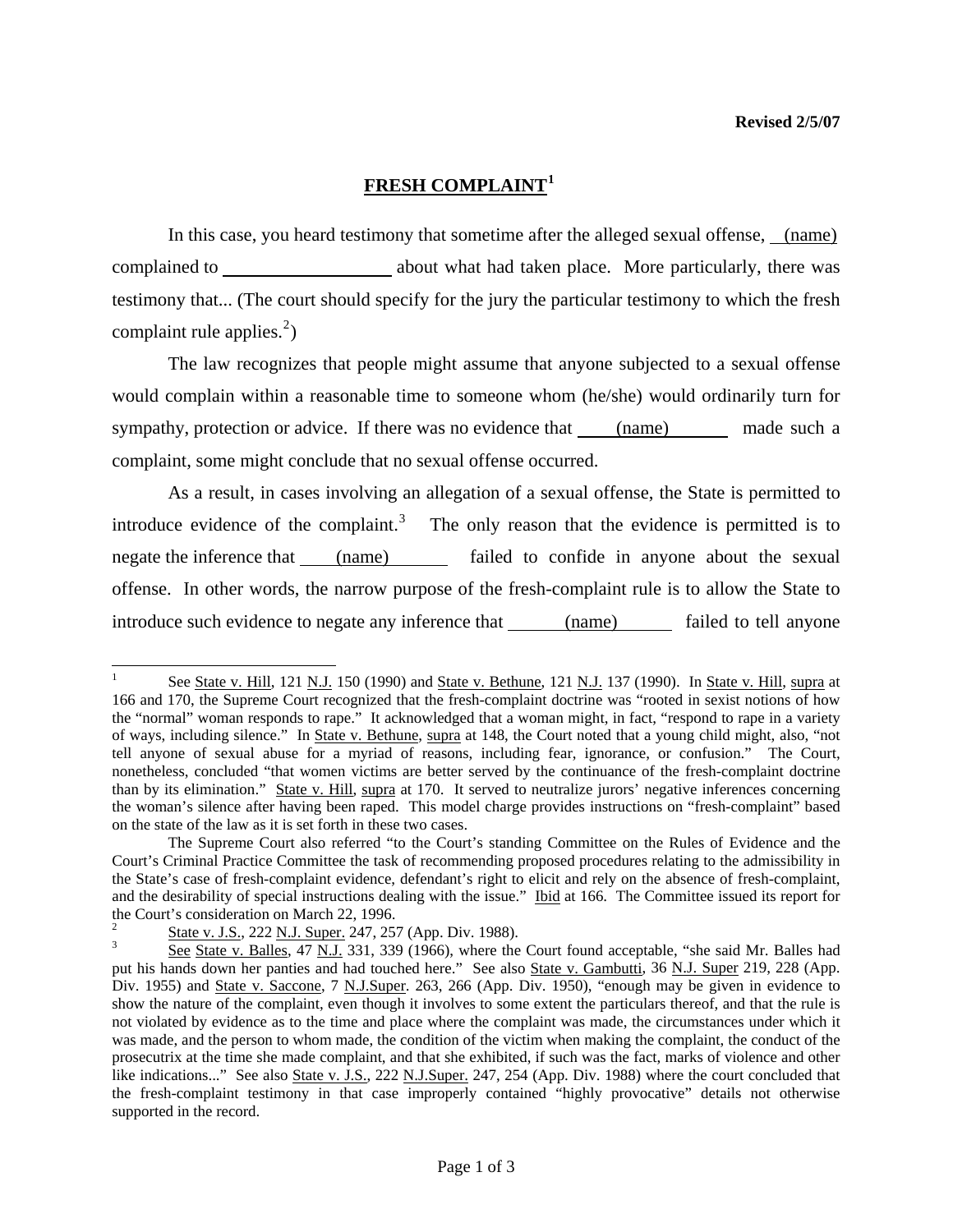## **FRESH COMPLAINT**

about the sexual offense, and that, therefore, (his/her) later assertion could not be believed.<sup>[4](#page-0-3)</sup>

 A fresh-complaint is not evidence that the sexual offense actually occurred, or that (name) is credible. It merely serves to negate any inference that because of (his/her) assumed silence, the offense did not occur.<sup>[5](#page-1-0)</sup> It does not strengthen (his/her) credibility. It does not prove the underlying truth of the sexual offense. A fresh-complaint only dispels any negative inference that might be made from (his/her) assumed silence.<sup>[6](#page-1-1)</sup>

 In determining whether a complaint was in fact made, you may consider all the relevant factors in evidence. You may consider your observations of the age and demeanor of (name), your evaluation of (his/her) background, including (his/her) relationship, if any, with the defendant and the nature of (his/her) relationship with (the person to whom the complaint was made). In this context, you may consider the timeliness of the complaint and the likelihood that (name) would complain under the circumstances described. If there was a delay in making the complaint, you may consider whether any circumstances existed which would explain the delay. You may consider the conduct and demeanor of (name) at the time of the complaint as well as (his/her) physical or mental condition (including any evidence of physical injury).

 You may also consider whether the complaint was volunteered by (name) or whether it was the result of interrogation. If you find that (name) made the complaint after being questioned, you may consider what prompted the questioning, whether the questions were in response to some conduct, emotional or physical condition, statement or pattern of behavior of (name), or whether they were initiated by the questioner without any provocation. You may also consider the nature and extent of the questions themselves and any motive on the part of the person who asked them in determining whether the complaint was truly that of (name) or was the product of suggestion by others.

 It is, of course, up to you to determine what the facts are with regard to the circumstances of the complaint and what weight to give to these facts in determining whether or not a complaint was made.

 4  $\frac{4}{5}$  State v. Hill supra at 159.

<span id="page-1-0"></span> $\frac{5}{6}$  State v Bethune, supra at 149.

<span id="page-1-1"></span>Id. at 148.